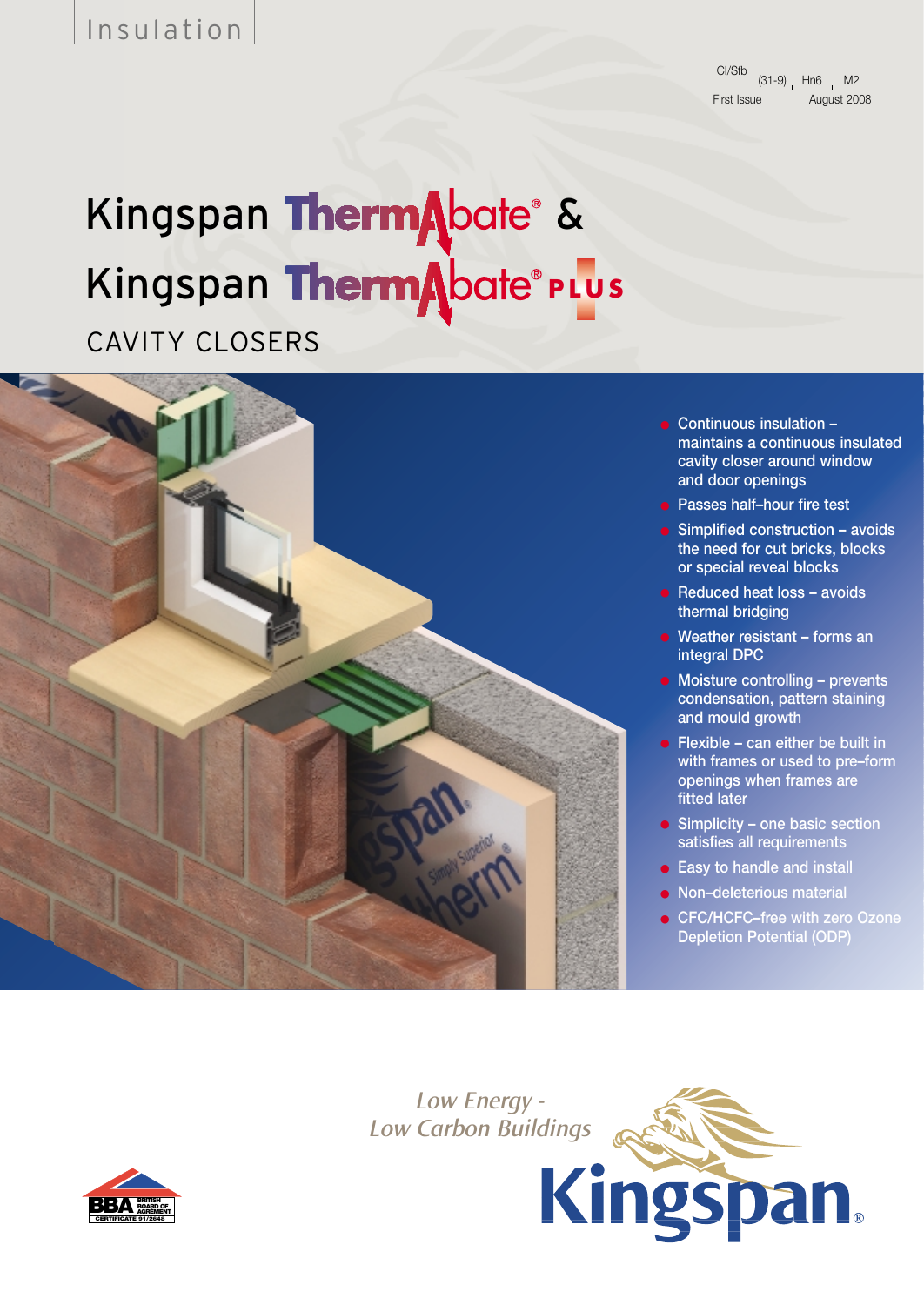*Kingspan* **Therma**bate® is a PVC–U extrusion with a CFC/HCFC–free rigid urethane insulation core. It is manufactured in six sizes from 50–100 mm, each colour coded for instant identification. Jointing clips extend the range further by allowing the *Kingspan* **Therma**bate® sections to be joined to suit cavity widths of up to 200 mm. It is suitable for use with timber, metal or plastic window frames and can also be supplied to order in curved sections.

*Kingspan* **Therma**bate® provides a simple and efficient method of closing cavities around openings in masonry walls. Its rigid urethane insulation core prevents thermal bridging, and its PVC–U box section forms a positive damp proof barrier and key for the direct application of plaster. It effectively prevents condensation, pattern staining and mould growth frequently associated with traditional methods of closing cavities.

*Kingspan* **Therma**bate® can be used to comply with both the Accredited Construction Details and the Accredited Construction Details (Scotland).

*Kingspan* **Therma**bate®, the original insulated cavity closer is now available pre–formed to help achieve accurate opening sizes. *Kingspan* **Therma**bate® **PLUS** is made to order, to specified opening sizes. The profile and insulation are of the same high standards present in standard *Kingspan* **Therma**bate® sections. *Kingspan* **Therma**bate® **PLUS** is available for the same range of cavity widths as standard *Kingspan* **Therma**bate® and helps you to achieve accurate opening sizes.

All these benefits add up to huge savings in time and money.

#### Typical Design Detail



#### Introduction **Specification** Clause

*Kingspan* **Therma**bate® should be described in specifications as:–

#### **Preliminaries**

Item Insulated Cavity Closer – rigid box section one piece PVC–U extrusion with mortar fins, flange keys for direct plaster application, projecting fixing flange and fully bonded CFC/HCFC–free rigid urethane insulation core with λ–value of 0.034 W/m.K. *Kingspan* **Therma**bate® (BBA Certificate No. 91/2648) from Kingspan Insulation.

#### **Measured work**

Closing cavities # vertically / horizontally with *Kingspan* **Therma**bate<sup>®</sup> \*50 Brown, fixing to # frame / masonry and building in, all in accordance with manufacturers instructions.

NB If required separate reference needs to be made to any optional accessory items. \*Insert reference and colour for appropriate cavity widths # Delete as appropriate

Details also available in NBS Plus. NBS users should refer to clause: F30 180 (Standard and Intermediate) F30 18 (Minor works)



#### Design Considerations

#### **Thermal Bridging – Basic Principles**

Thermal bridging occurs at openings in external walls when the cavities are closed with materials of poor insulating performance.



Heat loss paths around a typical window opening – traditional construction

Such thermal bridging can produce problems of condensation, pattern staining and mould growth at the reveals of these openings. Prolonged exposure to condensation will lead to the deterioration of plaster and paintwork.



A local drop in the surface temperature around openings, or 'Thermal Bridging', can give rise to unsightly mould growth and damage to reveal finishes.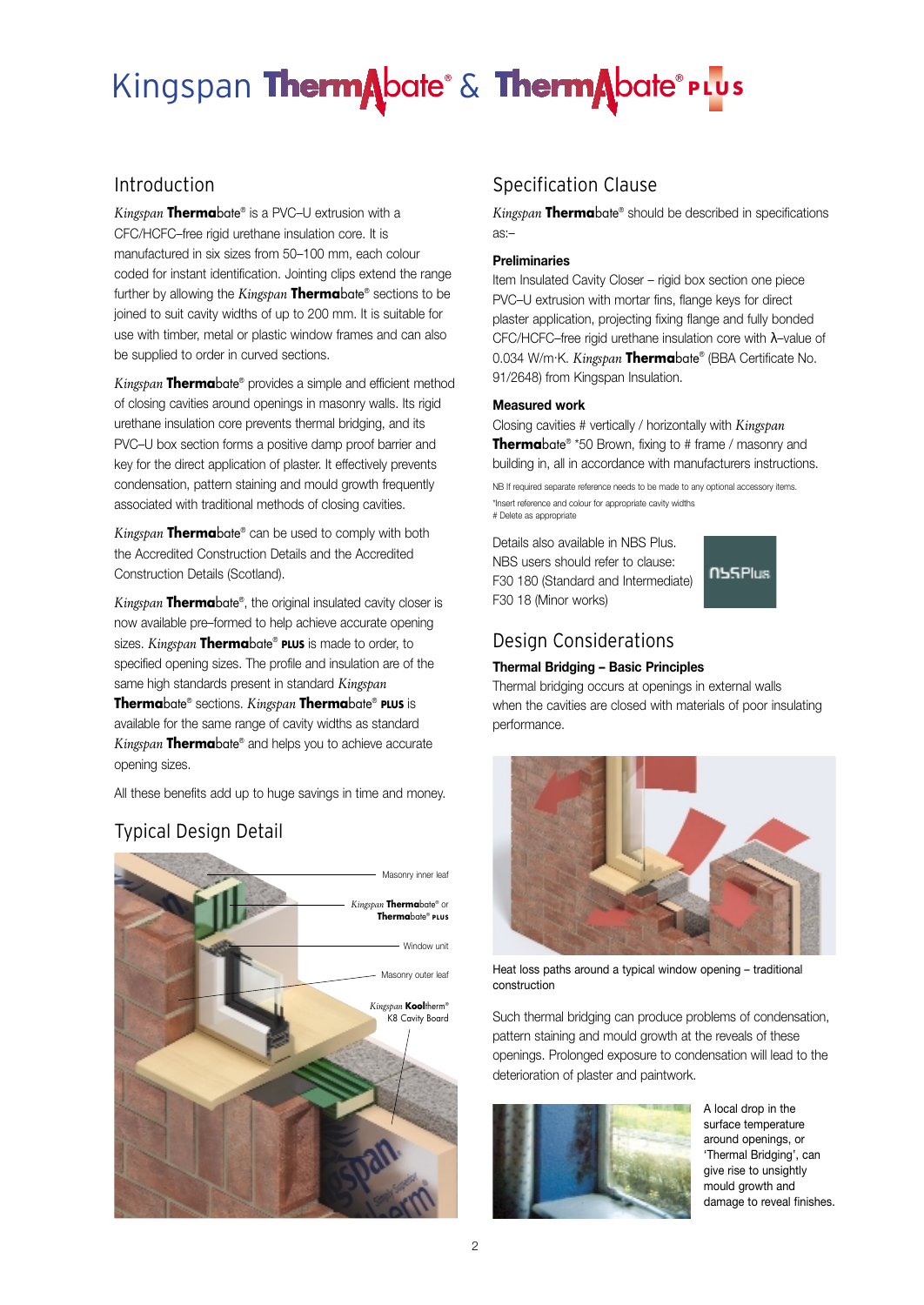#### **Thermal Bridging – Traditional Closer Methods**

The traditional method of closing cavities at wall openings with brickwork and blockwork may result in thermal bridging. The illustrations on this page highlight the problems encountered with traditional constructions which either do not comply with, or will cause practical difficulties for compliance with current Building Regulations in England & Wales and Scotland. The thermographic illustrations alongside each detail show the temperature gradient through the wall, highlighting

the areas in which in the internal temperature is lower than the surrounding insulated elements of structure. Where such reduced internal surface temperatures occur i.e. at the junction between the window and internal finish, heat loss and the risk of condensation are both increased.





Blockwork Closer





Strip of Insulation





Insulated Lining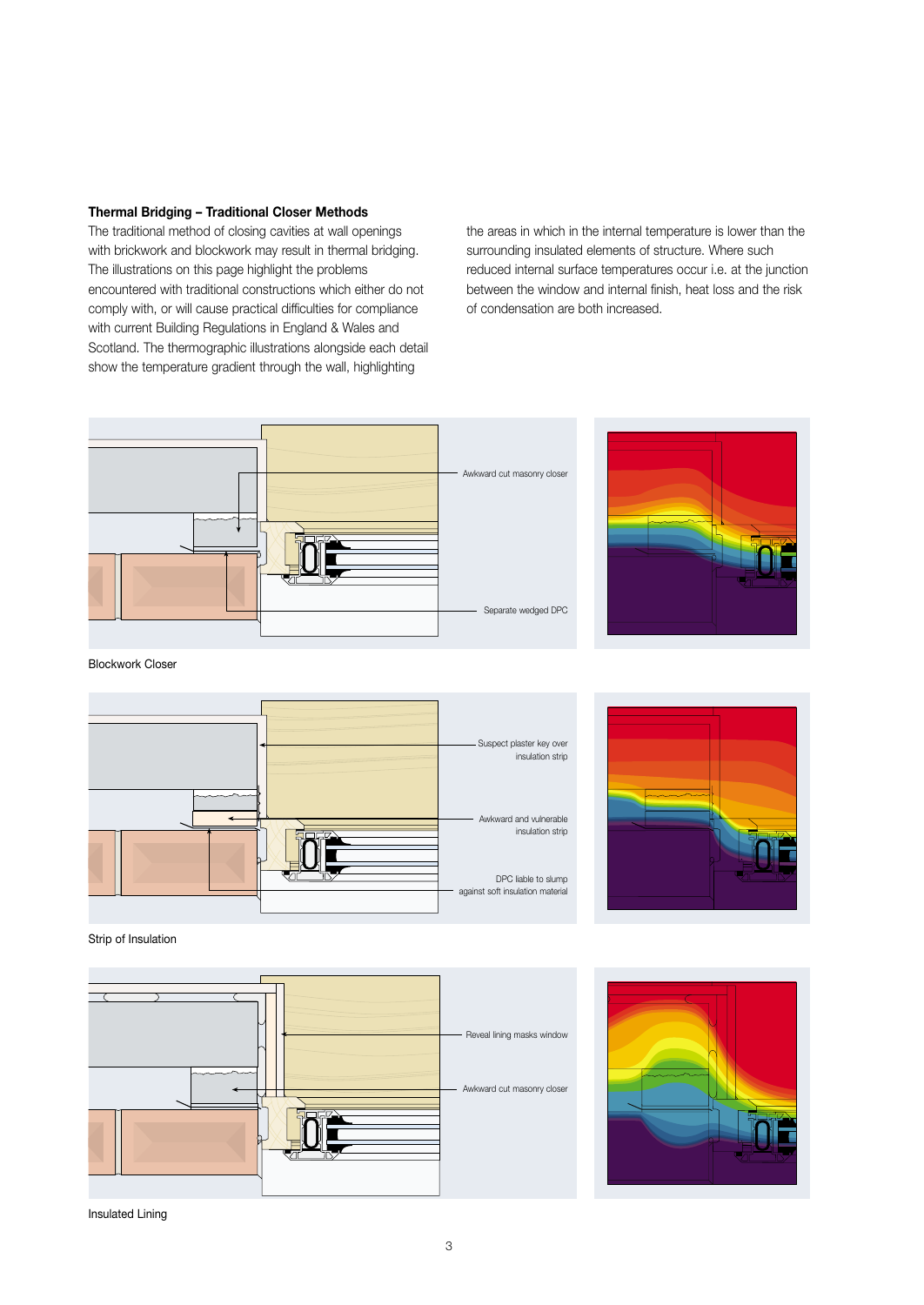#### **Thermal Bridging –** *Kingspan* **Therma**bate® **& Therma**bate® **PLUS**

*Kingspan* **Therma**bate® and **Therma**bate® **PLUS** provide a clean, simple and efficient solution to thermal bridging at wall openings. They insulate and close the cavity, thus eliminating the need for cut blocks, bricks or special reveal blocks. *Kingspan* **Therma**bate® and **Therma**bate® **PLUS** also avoid the need for separate strips of insulation or the need for internal insulated linings that partially mask the frame. With virtually no restriction in frame position, *Kingspan* **Therma**bate® and **Therma**bate® **PLUS** allow the designer much greater versatility in positioning window and door frames within the depth of the reveal.

An infinite variety of constructions can be formed with the use of *Kingspan* **Therma**bate® and **Therma**bate® **PLUS**. The following details illustrate the design flexibility of *Kingspan* **Therma**bate® and **Therma**bate® **PLUS**.







Frame Built–in



Frame Fitted Later



Use of Jointing Clip in Wide Cavity



Use of Optional Flange Extension



Use of Optional Fixing Tie and Standard Flange Clip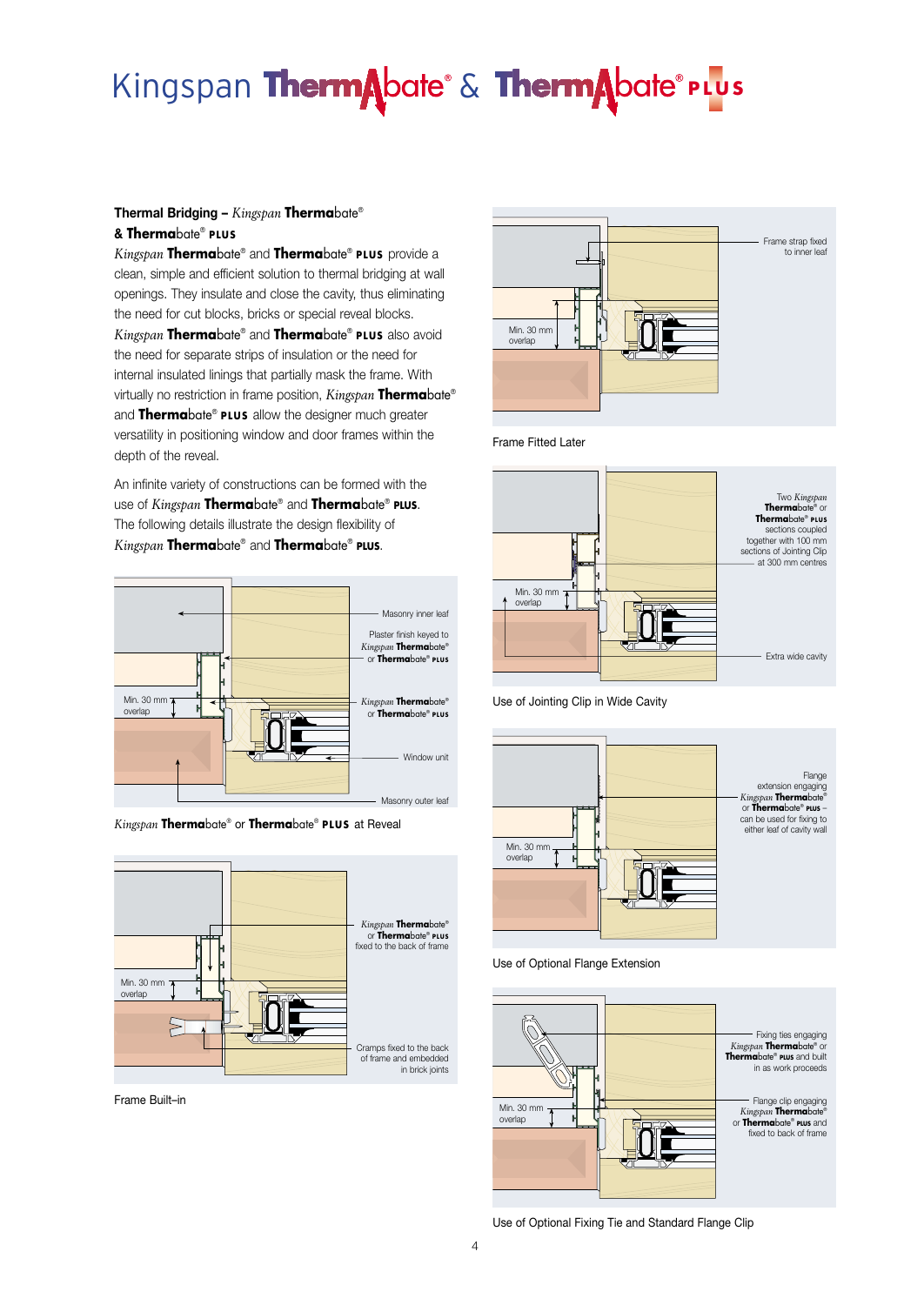

Check Reveal



*Kingspan* **Therma**bate® or **Therma**bate® **PLUS** at Head



Use at Cill with Flush Reveal & 30 mm Overlap



#### Accredited Construction Details

#### **England & Wales the Republic of Ireland and Northern Ireland**

A minimum thermal resistance path through the cavity closer of 0.45 m2.K/W and a minimum overlap of 30 mm between the window frame and the cavity closer are required by the Accredited Construction Details publication in order to gain compliance with the Approved Documents L in England & Wales, Technical Booklets F in Northern Ireland and (at the time of writing) with Technical Guidance Document L in the Republic of Ireland. In the Republic of Ireland, the Accredited Construction Details publication will soon be replaced with the new Acceptable Construction Details publication. The draft of this publication shows the same detail as in the document it supersedes. Thus this guidance should hold true for the Republic of Ireland.

A 30 mm overlap between the window frame and the *Kingspan* **Therma**bate® or **Therma**bate® **PLUS** will exceed the minimum thermal resistance path of  $0.45$  m<sup>2</sup> K/W. This overlap can, of course, be greater than 30 mm to suit individual design requirements.



Compliant Detail for England & Wales, the Republic of Ireland and Northern Ireland

#### **Scotland**

Accredited Construction Details (Scotland) shows only a check reveal for compliance with the Technical Handbooks in Scotland. There is no minimum thermal resistance path or overlap as this is not necessary with a check reveal.



Compliant Detail for Scotland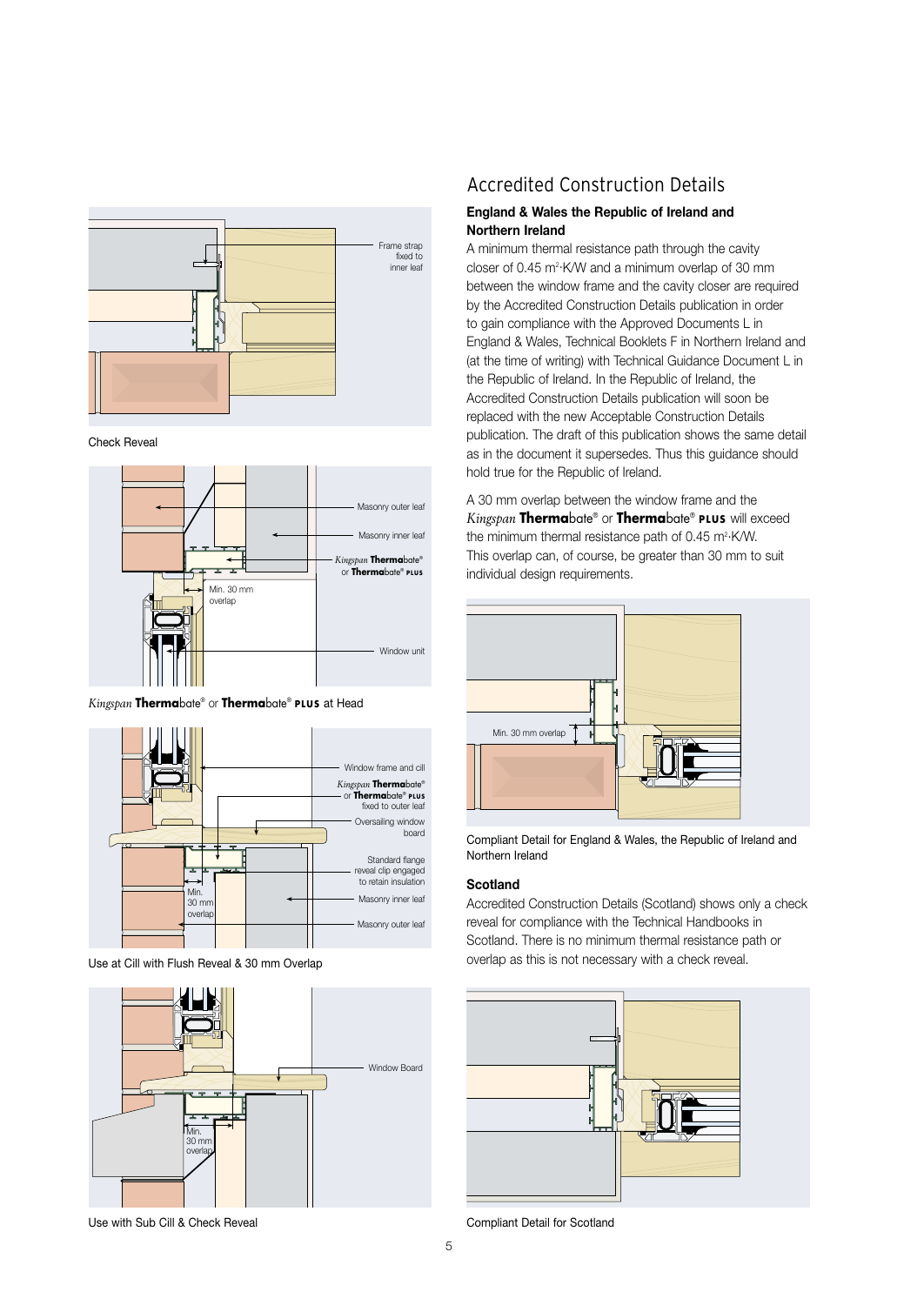#### Sitework

**Selecting a Section and Deciding "Which Way Round"** The width of cavity to be closed will decide the type of section, or combination of sections to be used. *Kingspan* **Therma**bate® and **Therma**bate® **PLUS** are normally fixed with their flange against the outer leaf as shown.



*Kingspan* **Therma**bate® or **Therma**bate® **PLUS** with fixing flange set on outer leaf

The section can be "reversed" to enable frames to be set further back into reveals, especially if a checked reveal is required.



*Kingspan* **Therma**bate® or **Therma**bate® **PLUS** "reversed" for use in flush or check reveal details

#### **Basic Installation Principles for New Walls**

*Kingspan* **Therma**bate® and **Therma**bate® **PLUS** should be built–in as work proceeds. Mortar from bed joints keys into the grooves at each 'end' of the box section (A and B).

The fixing flange should always be tight to the masonry (C) and securely fixed with a suitable masonry fixing to the masonry through the holes provided in the fixing flange.

Cavity widths up to 9 mm nominally greater than the *Kingspan* **Therma**bate® and **Therma**bate® **PLUS** size can be accommodated with a gap between end grooves and masonry at (B) behind the fixing flange.

An appropriate lintel and damp proof course is incorporated at the head. Where an insulated lintel is used a head closer section will not be required and the jamb sections of closer will butt up against the lintel. If required, a *Kingspan* **Therma**bate® section can be used at the head where a separate lintel is used for each leaf.



#### **Installation Options**

There are four basic options for the installation of *Kingspan* **Therma**bate® or **Therma**bate® **PLUS**:

- 1 install cill, jambs and head closer sections individually as the wall is constructed;
- 2 pre–form a *Kingspan* **Therma**bate® frame on site and install as one piece then construct the wall around the frame;
- 3 install *Kingspan* **Therma**bate® **PLUS** then construct the wall around the frame; or
- 4 attach *Kingspan* **Therma**bate® to the sides of the window frame and install as one piece then construct the wall around the combined frame.

#### **Installation as Individual Sections**

For the cill, cut *Kingspan* **Therma**bate® precisely to the frame width. For the jambs, the sections should overhang the bottom of the cill *Kingspan* **Therma**bate® by 50 mm. Cut off the fixing flange as necessary to allow fitting of *Kingspan* **Therma**bate® into the cavity below the frame. If used at the head of the frame, cut *Kingspan* **Therma**bate® to extend 50 mm beyond each vertical jamb section.



The *Kingspan* **Therma**bate® sections are built in as the wall is constructed.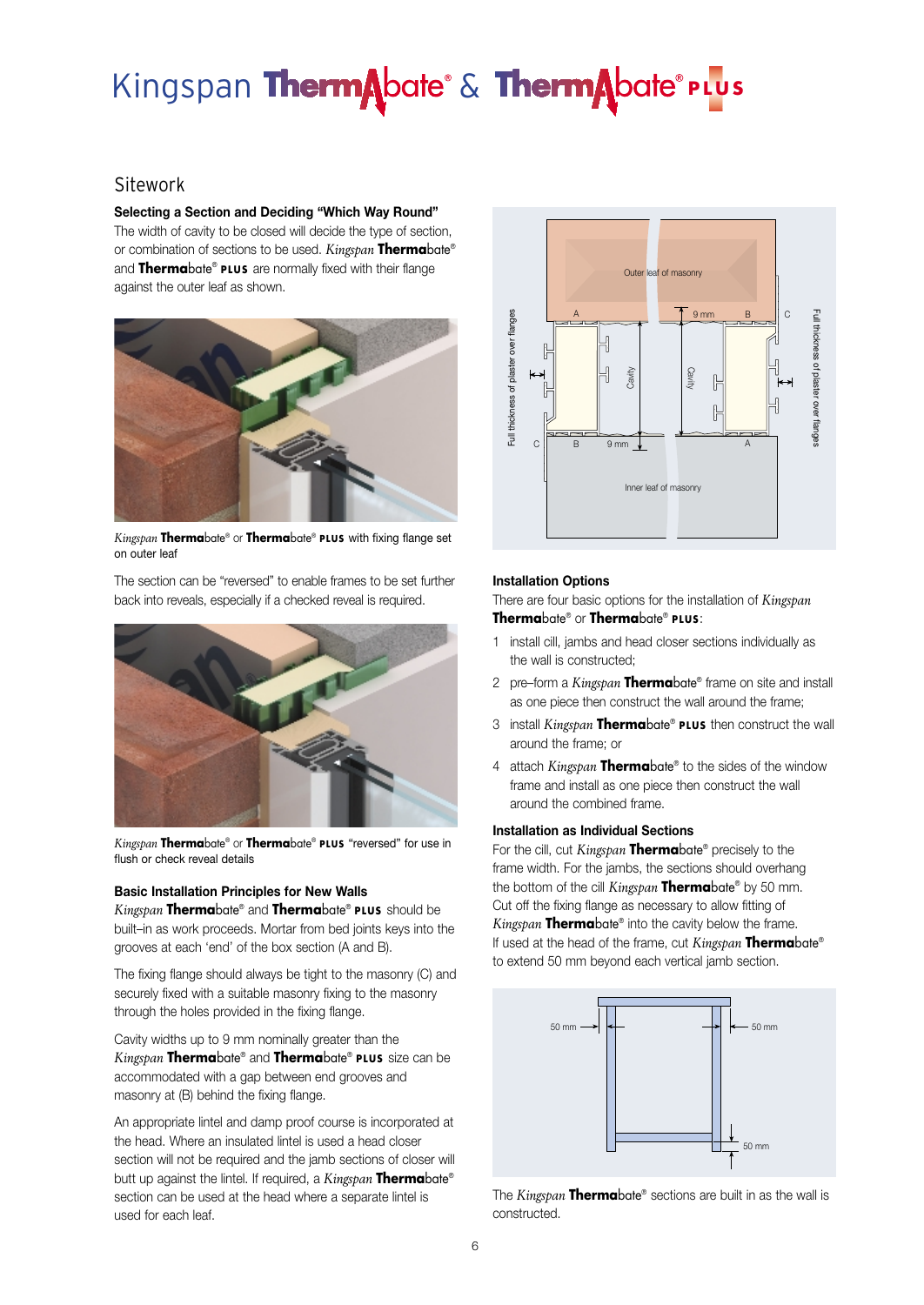#### **Pre–Forming Frames on Site**

Cut the *Kingspan* **Therma**bate® sections to the appropriate lengths as detailed on the previous page for installation as individual sections. Set them out on a level surface, and securely fix a profile bracket in each corner. Note that if an insulated lintel is to be used, a top section of *Kingspan* **Therma**bate<sup>®</sup> (alternatively a length of timber) is fixed temporarily until the opening is formed. Fit timber cross bracings to the brackets as necessary. Check the diagonal dimensions to ensure the frame is square. On larger openings additional bracings may be used horizontally and / or vertically for extra rigidity.



Strong reusable profile brackets allow *Kingspan* **Therma**bate® to be used as an alternative to temporary timber templates for forming openings in walls where frames are fitted at a later stage.

#### *Kingspan* **Therma**bate® **PLUS Factory Pre–Formed Frames**

*Kingspan* **Therma**bate® **PLUS** comprises sections of Kingspan Thermabate factory pre–formed into a frame and is designed specifically to reduce the labour and time involved in setting out and creating site pre–formed frames.

#### **Installation of Site Pre–Formed Frames**

#### **& Therma**bate® **PLUS**

When the wall reaches sill level the pre–formed frame is seated in the cavity and propped vertical.

The wall is built around the jamb sections. *Kingspan* **Therma**bate® fixing ties are clipped into the section and bedded into the mortar joints.

When the wall has been completed and the mortar set, the timber bracing is removed, any profile brackets are unscrewed and removed for re–use and the closer sections are fixed to the masonry through the holes provided in the fixing flange.

#### **Window Frame Fixing**

When fixing the window follow the frame fixing procedure:

- offer up frame:
- wedge frame in position;
- secure frame in position to masonry; and
- fix standard flange clips or reveal clips to the frame and to the *Kingspan* **Therma**bate® or **Therma**bate® **PLUS** section.



*Kingspan* **Therma**bate® or **Therma**bate® **PLUS** in position with reveal clip engaged behind window frame.

#### **Use with Built–in Window Frames**

Fix *Kingspan* **Therma**bate® to window frame with appropriate nails or screws through the holes provided in the fixing flange. Use self–tapping screws for PVC–U or metal frames. Installation is carried out as per the installation of site pre–formed frames and *Kingspan* **Therma**bate® **PLUS** with the following exceptions.

Cramps are fixed to the back of the frame and embedded in brick joints rather than using fixing ties attached to the *Kingspan* **Therma**bate® sections and the *Kingspan* **Therma**bate® is not fixed to the masonry through holes in its flange.



*Kingspan* **Therma**bate® can be pre–fixed to the back of the frame with appropriate fixings. The ribbed flange of *Kingspan* **Therma**bate® has pre–drilled locating holes.

#### **Use in Window / Door Replacement and Refurbishment Procedure**

Cut out and clear away any masonry that closes the cavity. *Kingspan* **Therma**bate® must be secured in position with wedges and fixings through the fixing flange to ensure no movement.

Offer up the window / door frame, secure to the masonry and use standard flange clips to fix the frame to the *Kingspan* **Therma**bate® section.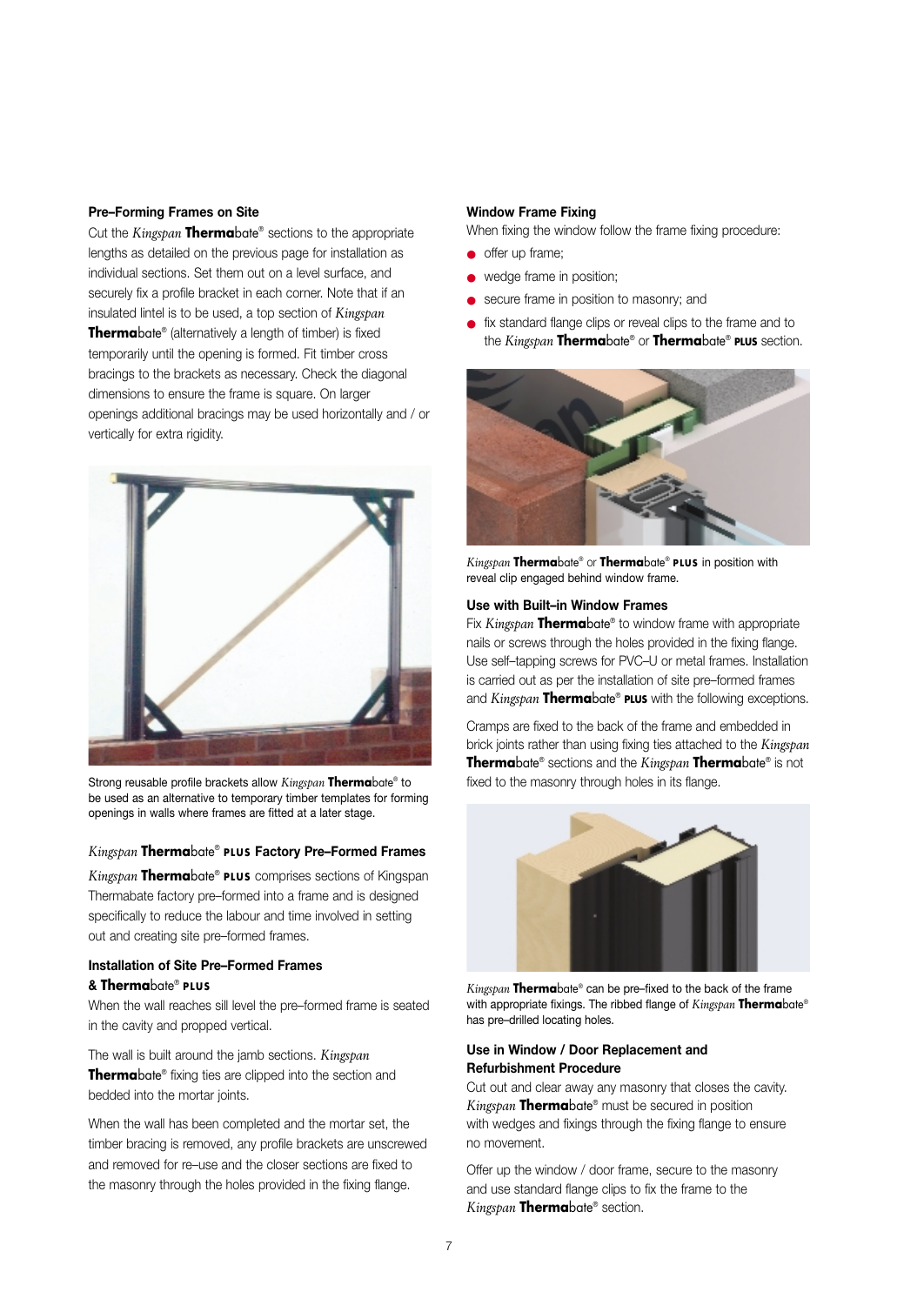#### **Use of Butt Joints**

*Kingspan* **Therma**bate® sections can be butt jointed but should be limited to not more than one joint per frame side. To facilitate alignment, machine–cut ends should be butted in a preference to those cut on site. A joint strip will enable abutting sections to be connected and aligned when *Kingspan* **Therma**bate® is built in on its own. The use of adhesive aluminium foil around a joint will prevent water tracking.

#### **Cutting**

Cutting should be carried out using a fine toothed saw.

#### **Finishing**

Plaster or floor screed is applied directly to *Kingspan* **Therma**bate® or **Therma**bate® **PLUS** as the section provides an effective key. Where it is used to support a floor screed at a door threshold, the screed should be of sufficient thickness (65 mm minimum) and reinforced to prevent cracking.

#### **Plastering**

The top of the tees should be flush with the masonry reveal. Note that the first coat of plaster should be pricked up into the tees and then scored as a key for the next coat of plaster.

#### **Dry–lining**

The dabs for dry lining readily key into the *Kingspan* **Therma**bate® or **Therma**bate® **PLUS** section.



#### **Fixing Oversailing Window Boards**

Window boards should be fixed in the conventional manner. Direct fixing to *Kingspan* **Therma**bate® or **Therma**bate® **PLUS** is insufficient. Where an embedded tiled inner cill or threshold is required, the *Kingspan* **Therma**bate® or **Therma**bate® **PLUS** profile provides a key for cement bedding.



#### **Completion**

On completion, the frame is sealed to the surrounding masonry and internal plaster in accordance with normal practice.

#### **Limitations of Use**

#### *Kingspan* **Therma**bate® and **Therma**bate® **PLUS** are

non–loadbearing and should not be used to support window or door frames, nor used in place of normal cavity wall ties.

#### **Availability**

*Kingspan* **Therma**bate® is available through specialist insulation distributors and selected builders' merchants throughout the UK, Ireland and Europe. *Kingspan* **Therma**bate® **PLUS** is made to order and delivered direct to site.

#### **Packaging**

According to quantity, *Kingspan* **Therma**bate® sections are supplied in polythene packs. *Kingspan* **Therma**bate® **PLUS** is supplied without packaging.

#### **Storage**

Care must be taken when storing to prevent distortion of the sections and *Kingspan* **Therma**bate® **PLUS** must be stored propped vertical. *Kingspan* **Therma**bate® and **Therma**bate® **PLUS** should not be exposed to excessive heat. The packaging of *Kingspan* **Therma**bate® and **Therma**bate® **PLUS** should not be considered adequate for long term outdoor protection. Ideally, sections should be stored inside a building. If, however, outdoor storage cannot be avoided then the sections should be stacked clear of the ground and covered with a polythene sheet or weatherproof tarpaulin. Sections where the insulation core has been allowed to get wet should not be used.

#### **Health and Safety**

Kingspan Insulation products are chemically inert and safe to use. A leaflet on this topic which satisfies the requirements set out in the Control of Substances Hazardous to Health Regulations, 1988 (COSHH) is available from the Kingspan Insulation Marketing Department (see rear cover).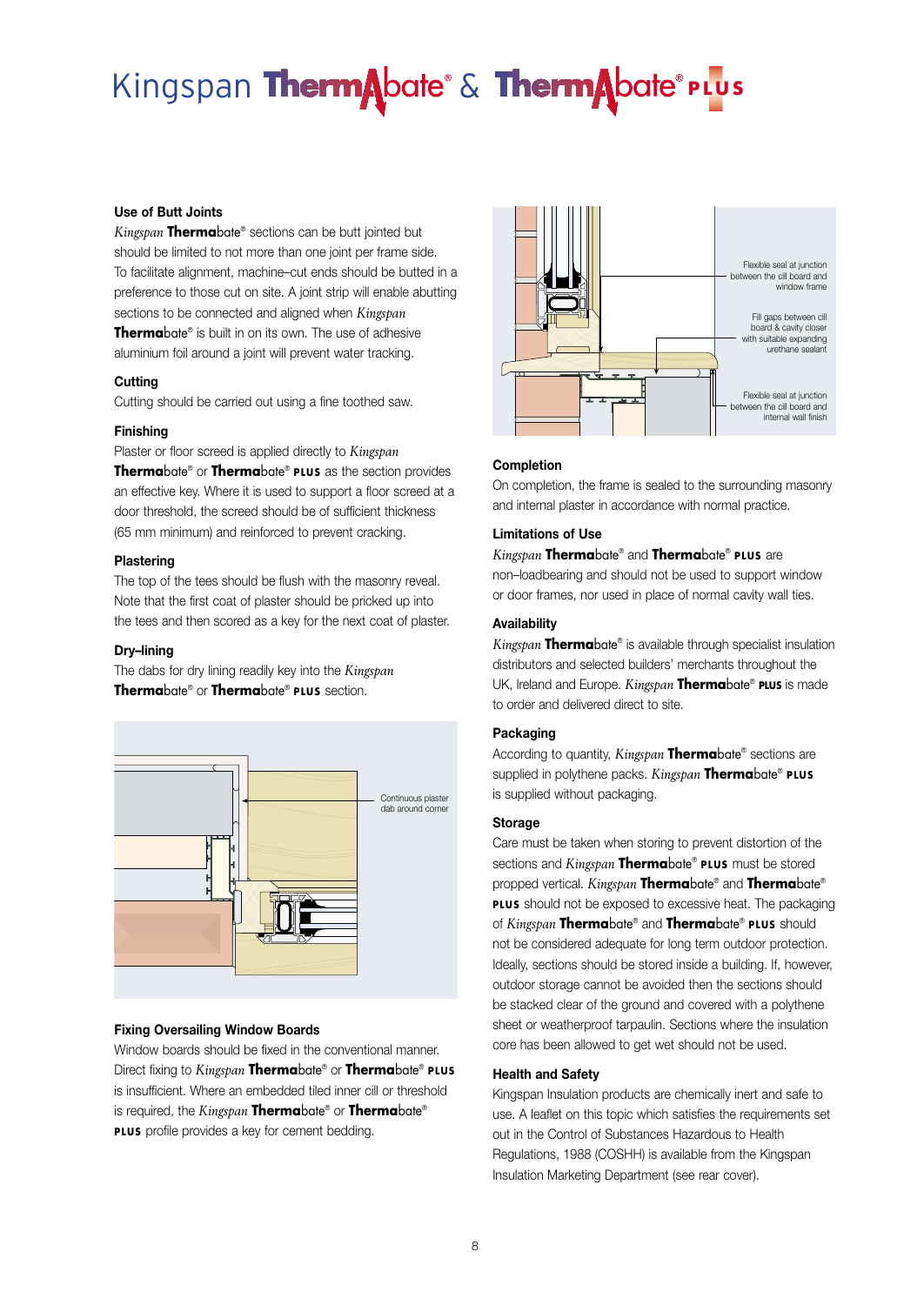#### Product Description

#### *Kingspan* **Therma**bate® **Sections**

*Kingspan* **Therma**bate® is a PVC–U extrusion with a rigid urethane insulation core that is manufactured without the use of CFCs/HCFCs and has zero Ozone Depletion Potential (ODP). It is manufactured in six sizes to suit cavities



50–110 mm wide, each colour coded for instant identification. Jointing clips extend the range further by allowing the *Kingspan* **Therma**bate® sections to be joined to accommodate wider cavities of up to 200 mm.





#### *Kingspan* **Therma**bate® **PLUS**

*Kingspan* **Therma**bate® is available pre–formed to specified opening sizes.

*Kingspan* **Therma**bate® **PLUS** is available in the same widths and standard *Kingspan* **Therma**bate®, i.e. 50 mm, 65 mm, 75 mm, 85 mm, 90 mm, 100 mm and multiples of these widths up to 200 mm, and temporary timber bracing is provided to maintain the specified opening size.

The section profile and rigid urethane insulation core to the sections are the same as in standard *Kingspan* **Therma**bate® sections.

*Kingspan* **Therma**bate® **PLUS** can be used with plastic, timber or metal window frames and an insulated lintel or *Kingspan* **Therma**bate® section can be used at the head.

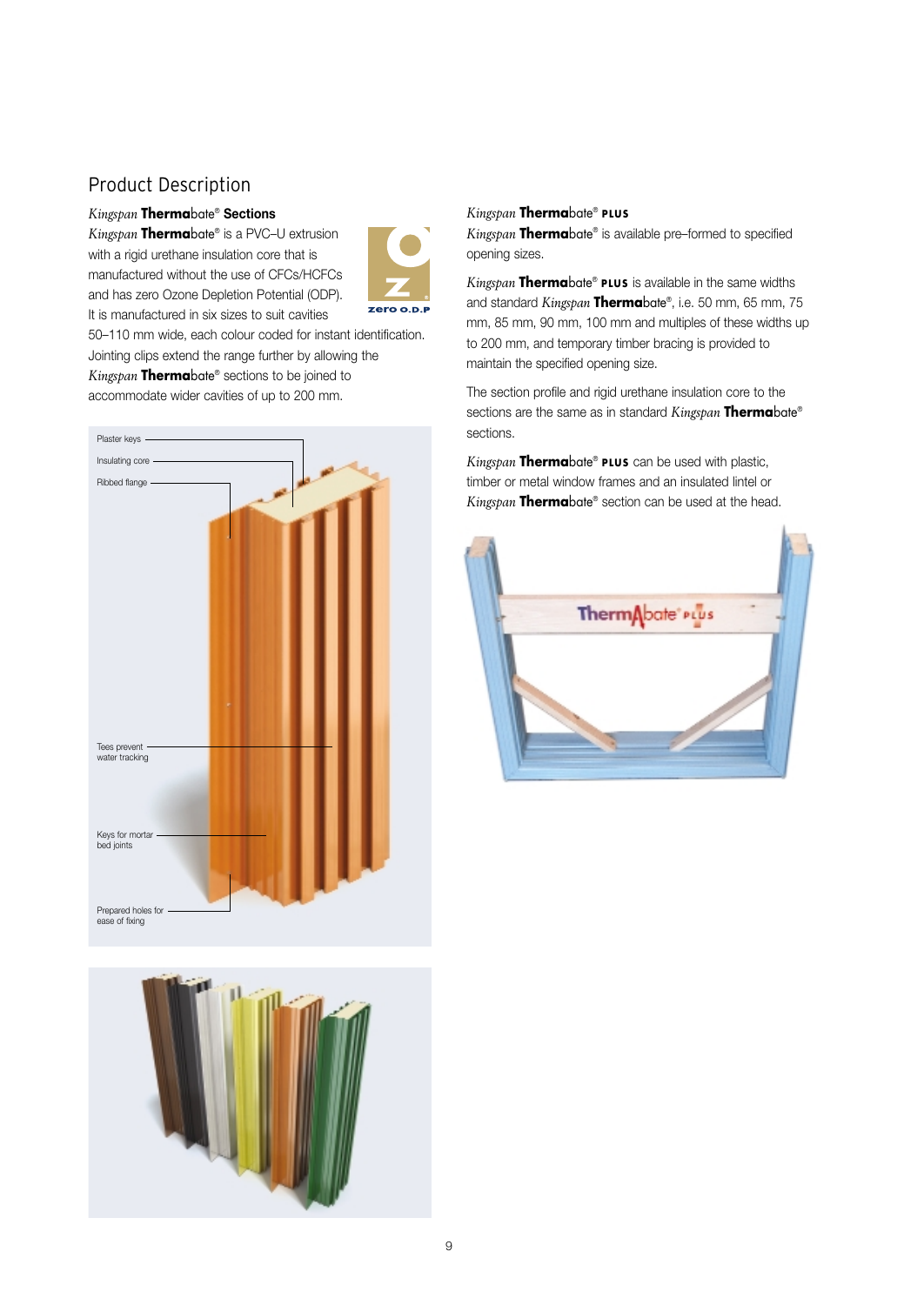#### Accessories

#### *Kingspan* **Therma**bate® and **Therma**bate® **PLUS** are

complemented by a full range of accessories to maximise the efficiency and scope for variable design options. Clip sections are supplied in 1 metre lengths and are colour coded.

#### **Standard Flange Clip**

For use as a weathercheck, for fixing closer profiles to window frame (and for retaining partial fill insulation batts in the cavity.



Colour: green  $\begin{matrix} 1 \ 16 \end{matrix}$ 17

#### **Reveal Clip**

This aids construction of check reveals and gives added protection to the frame.

#### Colour: white



#### **Flange Extension Clip**

16

26

S

戸

This clips over *Kingspan* **Therma**bate® and **Therma**bate® **PLUS** to extend the width of the fixing flange. It enables positive fixing of frame over suspect masonry.

76

Colour: white

#### **Jointing Clip**

This connects two *Kingspan* **Therma**bate® and **Therma**bate® **PLUS** sections for use in cavities greater than 110 mm wide.

Colour: blue





#### **Profile Bracket**

These brackets have been developed to enable *Kingspan* **Therma**bate® rigid box sections to be formed into a frame. This is built in as the work proceeds and creates a pre–formed opening into which window frames can be fitted later.

The brackets are made of strong, re–usable polypropylene and supplied in packed sets of four.

Colour: black



#### **Optional Fixing Tie**

The tie is an optional / additional fixing and is particularly useful for wider cavities and / or in using *Kingspan* **Therma**bate® and **Therma**bate® **PLUS** to form openings. The tie is designed with different angled ends which slot securely between the tee flanges at the "back" of the *Kingspan* **Therma**bate® and **Therma**bate® **PLUS** section and keys fully into the mortar bed joint of either masonry skin. They are moulded PVC–U supplied in packs of 150.

Colour: white



*Kingspan* **Therma**bate® **Curved Sections** *Kingspan* **Therma**bate® can be factory formed to any specified radius for bullseye windows, curved heads, etc.

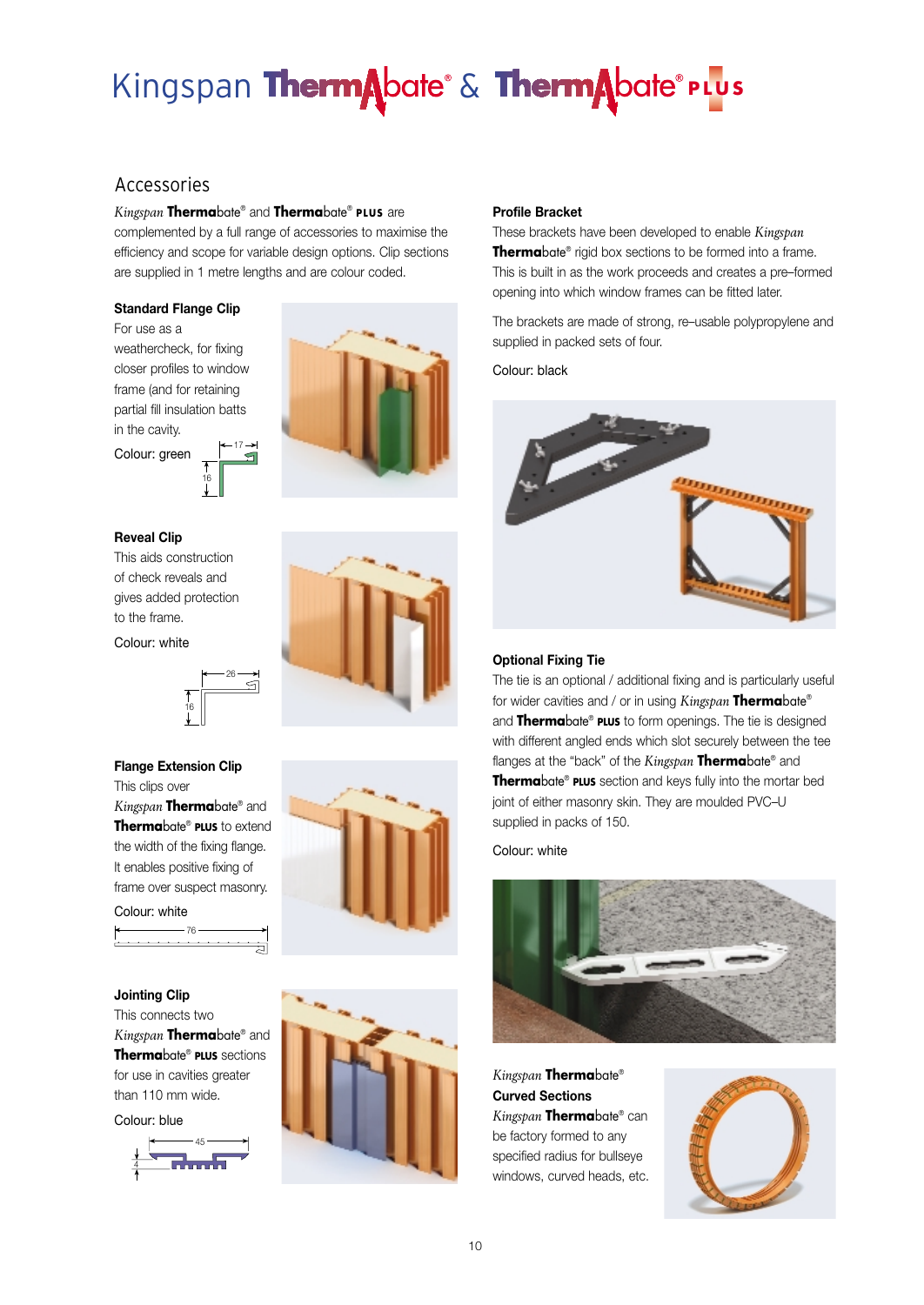#### Product Data

#### **Standards and Approvals**

*Kingspan* **Therma**bate® is manufactured to the highest standards under a quality control system due to be approved to BS EN ISO 9001: 2000 (Quality management systems. Requirements). Its use is covered by BBA Certificate 91/2648.



#### **Durability**

If correctly applied, *Kingspan* **Therma**bate® and **Therma**bate® **PLUS** have an indefinite life. Their durability depends on the supporting structure and the conditions of its use.

#### **Resistance to Solvents, Fungi & Rodents**

*Kingspan* **Therma**bate® and **Therma**bate® **PLUS** are resistant to short–term contact with petrol and with most dilute acids, alkalis and mineral oils. However, it is recommended that any spills be cleaned off fully before the products are installed. Ensure that safe methods of cleaning are used, as recommended by suppliers of the spilt liquid.

*Kingspan* **Therma**bate® and **Therma**bate® **PLUS** are not resistant to some solvent–based adhesive systems, particularly those containing methyl ethyl ketone, esters and aromatic hydrocarbons (e.g. toluene, xylene, benzene). Adhesives containing such solvents should not be used in association with these products. Damaged product or product that has been in contact with harsh solvents or acids should not be used.

The insulation core and PVC-U extrusion used in the manufacture of *Kingspan* **Therma**bate® and

**Therma**bate® **PLUS** resist attack by mould and microbial growth and do not provide any food value to vermin.

#### **Fire Performance**

*Kingspan* **Therma**bate® and **Therma**bate® **PLUS** will achieve the results given below.

Test Result

BS 476–22: 1987 Passed half hour test (Fire tests on building – achieved 30 minutes materials and structures. integrity and 22 minutes Methods for determination insulation. of the fire resistance of non-loadbearing elements of construction)

#### Thermal Properties

#### **Thermal Conductivity**

The thermal conductivity (λ–value) of the rigid urethane insulation core of *Kingspan* **Therma**bate® and **Therma**bate® **PLUS** is 0.034 W/m. K.

#### **Standard Dimensions**

*Kingspan* **Therma**bate® 50 **(brown)**  For cavities 50–60 mm wide



*Kingspan* **Therma**bate® 65 **(black)**  For cavities 65–74 mm wide



*Kingspan* **Therma**bate® 75 **(white)**  For cavities 75–84 mm wide



*Kingspan* **Therma**bate® 85 **(yellow)**  For cavities 85–94 mm wide



*Kingspan* **Therma**bate® 90 **(orange)**  For cavities 90–99 mm wide



*Kingspan* **Therma**bate® 100 **(green)**  For cavities 100–110 mm wide